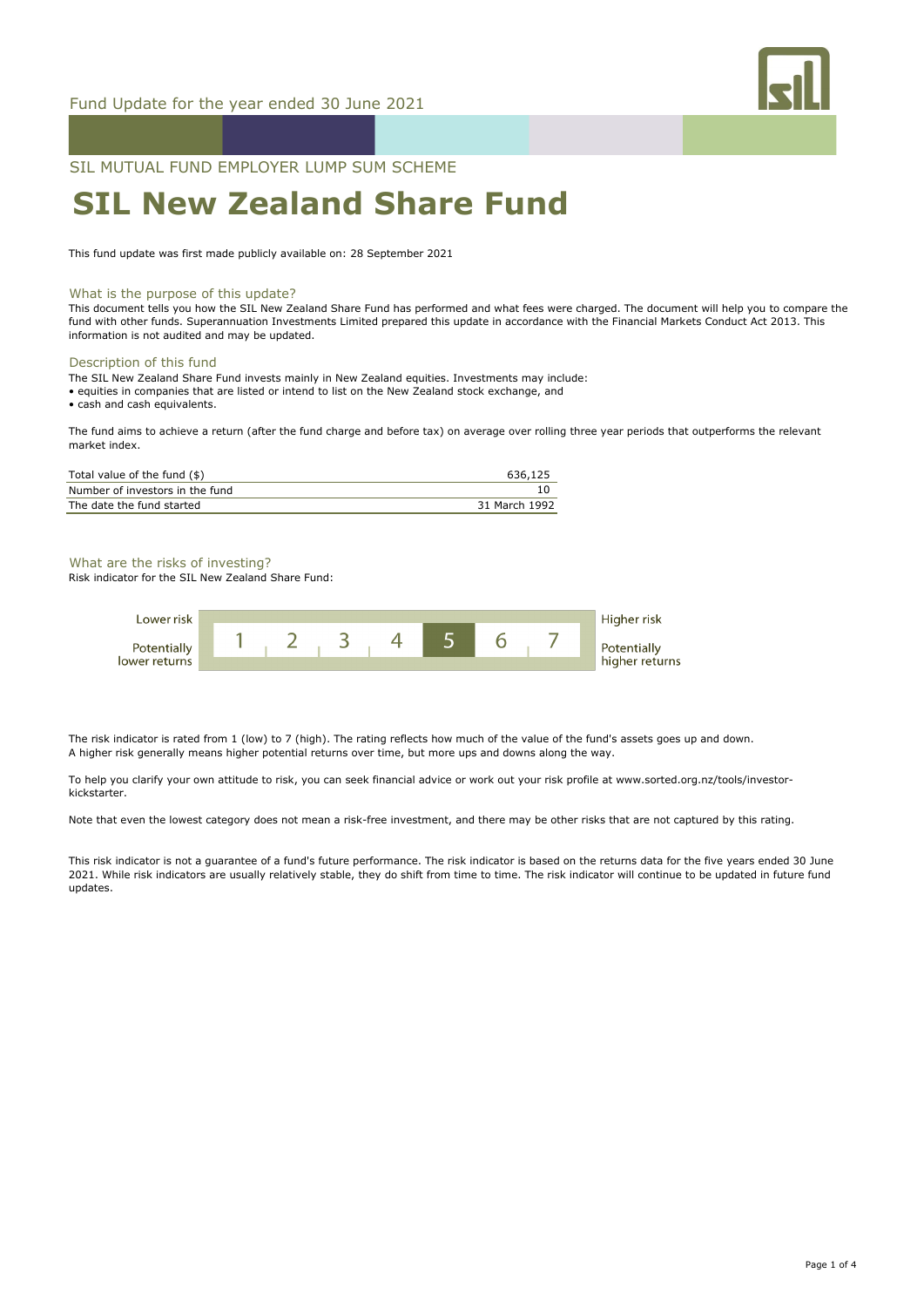|  |  |  |  | How has the fund performed? |  |
|--|--|--|--|-----------------------------|--|
|--|--|--|--|-----------------------------|--|

|                                               | Average over past<br>five years | Past year |  |  |
|-----------------------------------------------|---------------------------------|-----------|--|--|
| <b>Annual return</b>                          |                                 |           |  |  |
| (after deductions for charges and tax)        | 11.66%                          | 8.01%     |  |  |
| <b>Annual return</b>                          |                                 |           |  |  |
| (after deductions for charges but before tax) | 12.70%                          | 8.60%     |  |  |
| Market index annual return                    |                                 |           |  |  |
| (reflects no deduction for charges and tax)   | 13.99%                          | 11.21%    |  |  |

The market index annual return shows the return of the S&P/NZX50 Gross Index (with imputation credits re-invested). Additional information about the market index is available in the statement of investment policy and objectives on the scheme register at www.disclose-register.companiesoffice.govt.nz.



### **Annual return graph**

This shows the return after fund charges and tax for each of the last 10 years ending 31 March. The last bar shows the average annual return for the last 10 years, up to 30 June 2021.

**Important:** This does not tell you how the fund will perform in the future.

Returns in this update are after tax at the highest prescribed investor rate (PIR) of tax for an individual New Zealand resident. Your tax may be lower.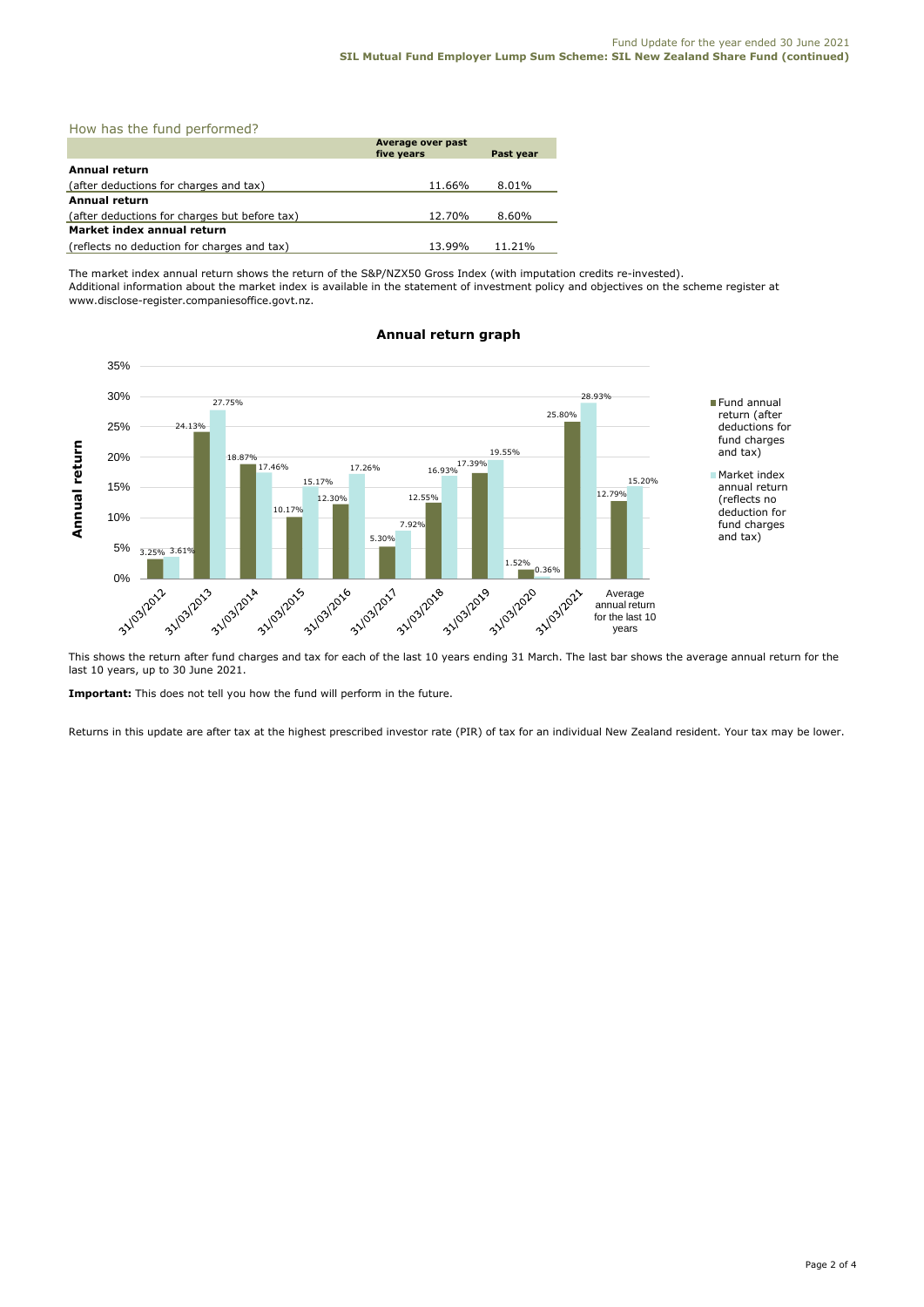#### What fees are investors charged?

Investors in the SIL New Zealand Share Fund are charged fund charges. In the year to 30 June 2021 these were:

|                                             | % of net asset value          |
|---------------------------------------------|-------------------------------|
| Total fund charges <sup>1</sup>             | $0.90\%$                      |
| Which are made up of:                       |                               |
| Total management and administration charges | $0.90\%$                      |
| Including:                                  |                               |
| Manager's basic fee                         | $0.80\%$                      |
| Other management and administration charges | $0.10\%$                      |
| Total performance based fees                | $0.00\%$                      |
|                                             | Dollar amount per<br>investor |
| <b>Other charges</b>                        |                               |
| Other charges                               | \$0                           |

Investors are not currently charged individual action fees for specific actions or decisions (for example, for withdrawing from or switching funds).

Small differences in fees and charges can have a big impact on your investment over the long term.

#### Example of how this applies to an investor

Sarah had \$10,000 in the fund at the start of the year and did not make any further contributions. At the end of the year, Sarah received a return after fund charges were deducted of \$801 (that is 8.01% of her initial \$10,000). Sarah also paid \$0 in other charges. This gives Sarah a total return after tax of \$801 for the year.

#### What does the fund invest in?

**Actual investment mix<sup>2</sup> <b>Target investment mix**<sup>2</sup> **This shows the types of assets that the fund invests in.** This shows the mix of assets

This shows the mix of assets that the fund generally intends to invest in.